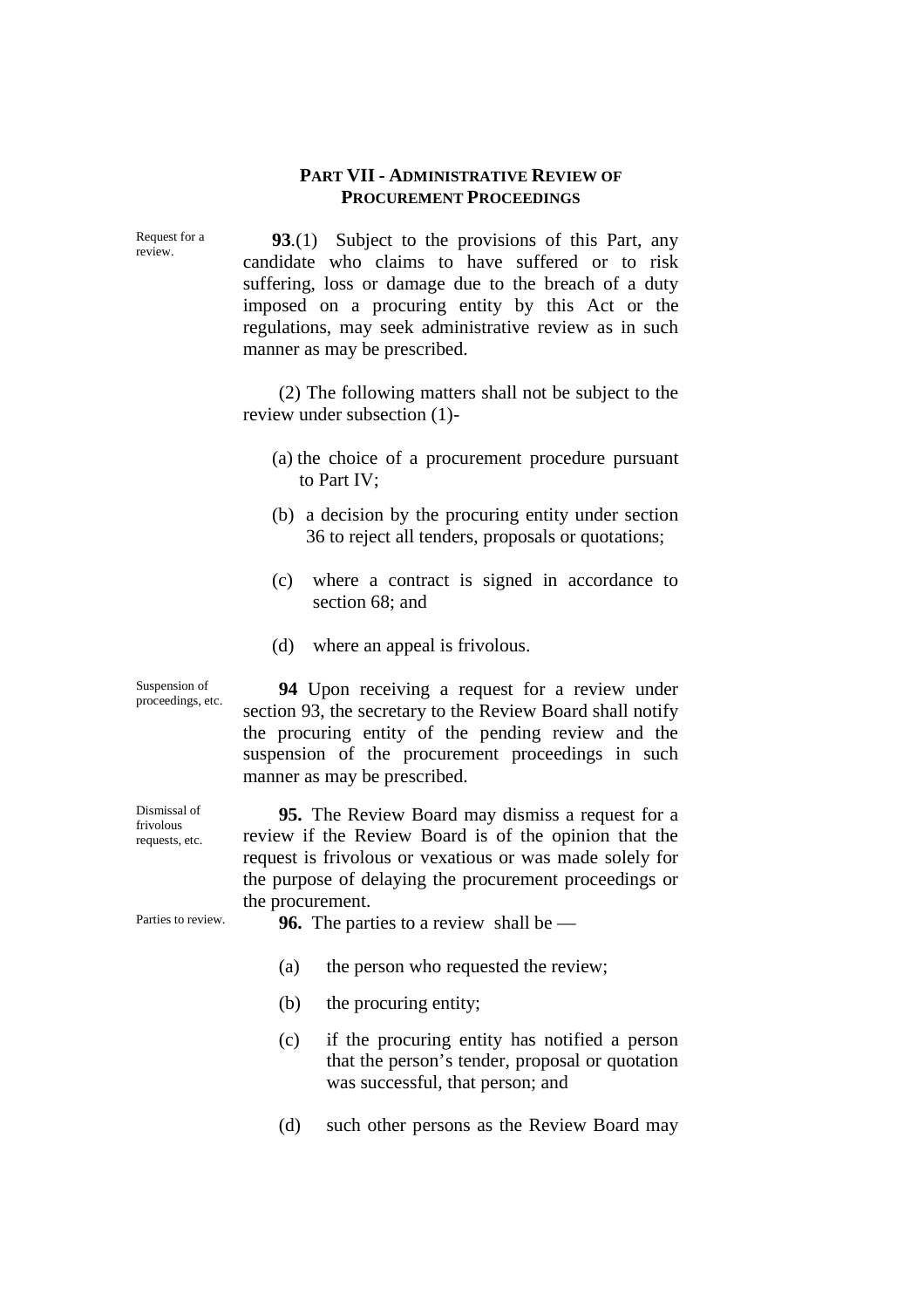determine.

Completion of review. **97**.(1) The Review Board shall complete its review within thirty days after receiving the request for the review. (2) In no case shall any appeal under this Act stay or delay the procurement process beyond the time stipulated in the Act or the regulations. Powers of Review Board. **98.** Upon completing a review the Review Board

may do any one or more of the following —

- (a) annul anything the procuring entity has done in the procurement proceedings, including annulling the procurement proceedings in their entirety;
- (b) give directions to the procuring entity with respect to anything to be done or redone in the procurement proceedings;
- (c) substitute the decision of the Review Board for any decision of the procuring entity in the procurement proceedings; and
- (d) order the payment of costs as between parties to the review.

**99.** The right to request a review under this Part is in addition to any other legal remedy a person may have.

**100**.(1) A decision made by the Review Board shall, be final and binding on the parties unless judicial review thereof commences within fourteen days from the date of the Review Board's decision.

(2) Any party to the review aggrieved by the decision of the Review Board may appeal to the High Court**.** and the decision of the High Court shall be final.

(3) A party to the review which disobeys the decision of the Review Board or the High Court shall be in breach of this Act and any action by such party contrary to the decision of the Review Board or the High Court shall be null and void.

Right to review is additional right.

Right to judicial review to procurement.